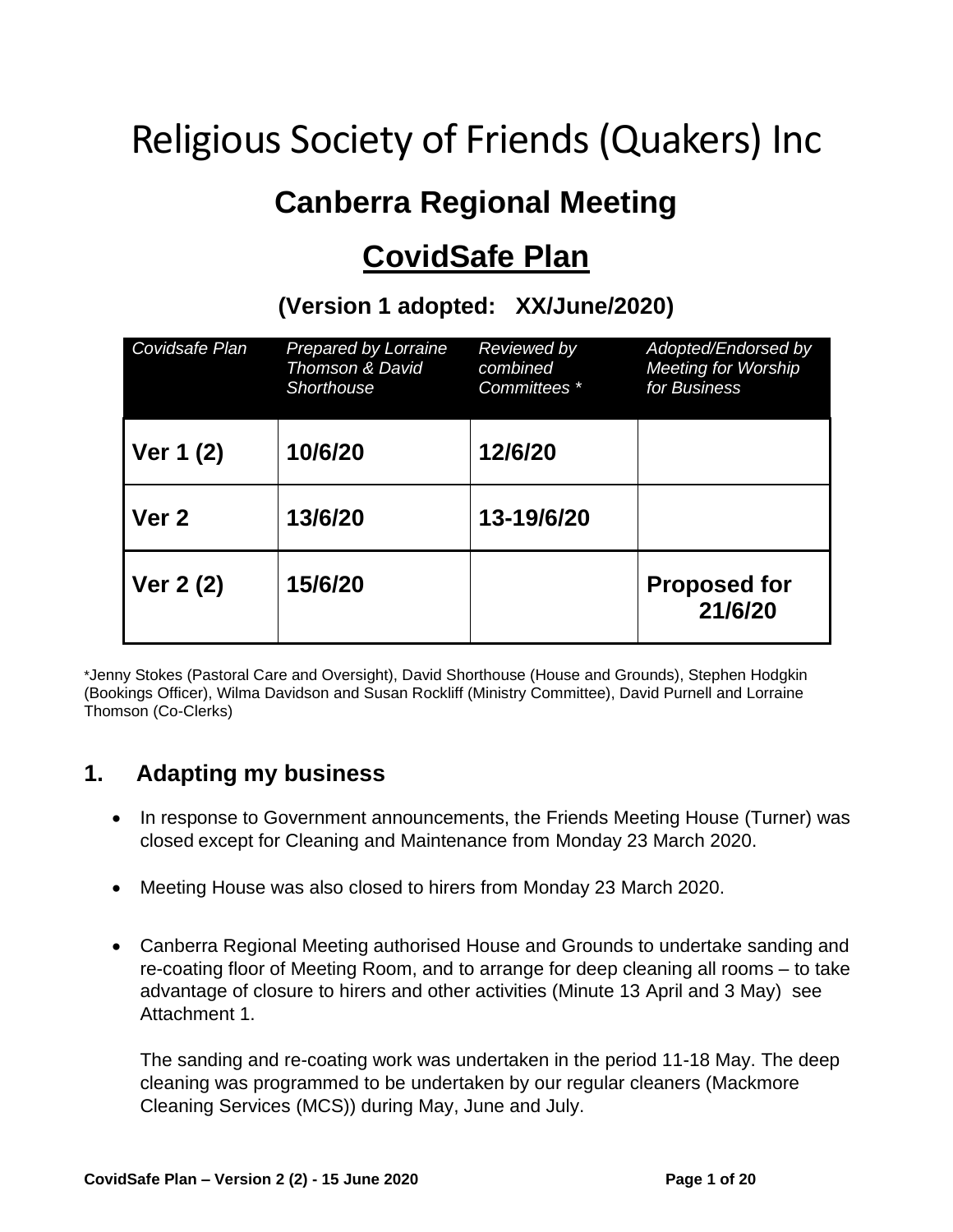- Both Meetings for Worship (Sunday) at the Meeting House have been replaced by a single Meeting for Worship via Zoom at 10am. The Wednesday Meeting for Worship has been replaced by a Zoom Meeting (Minute 11 May).
- Furniture in all rooms has been reviewed and only the calculated capacity of chairs returned. A notice of the capacity has been posted on the door of each room. Capacity calculations are based on the room's wall-to-wall area minus any shelves, cupboards, desks etc.). Capacity of each room is:
	- a maximum of 13 in the Main Meeting Room (55 sq.m)
	- a maximum of 13 in the Woolman Room (52 sq.m)
	- a maximum of 6 in the Bridget Hodgkin Room (24 sq.m)
	- a maximum of 4 in the Backhouse Room (17 sq.m). However chair storage makes it unusable a maximum of 4 in the Children's Room (17 sq.m)
- All excess chairs have been stacked in the Backhouse Room until capacity limits are changed
- The kitchen is out of bounds and a notice posted on the door.
- Hand washing notices (Government authorised) have been posted in each toilet and in the kitchen.
- CovidSafe notices about use and access to the premises have been posted on the front door and windows of the entrance foyer.
- Notwithstanding the capacity of each room (see above), the total capacity of the meeting House premises at any one time must not exceed the number announced from time to time by the ACT Government.
- A table with hand sanitiser and wipes has been setup at the entrance door, with a receptacle for soiled wipes. Used wipes are removed several times a week and disposed of in a plastic bag placed in a household rubbish wheelie-bin.
- Cleaning of the premises has and will continue to be undertaken by Mackmore as directed by House and Grounds Committee. Mackmore's workers will work according to Mackmore's CovidSafe plan (Attachment 5)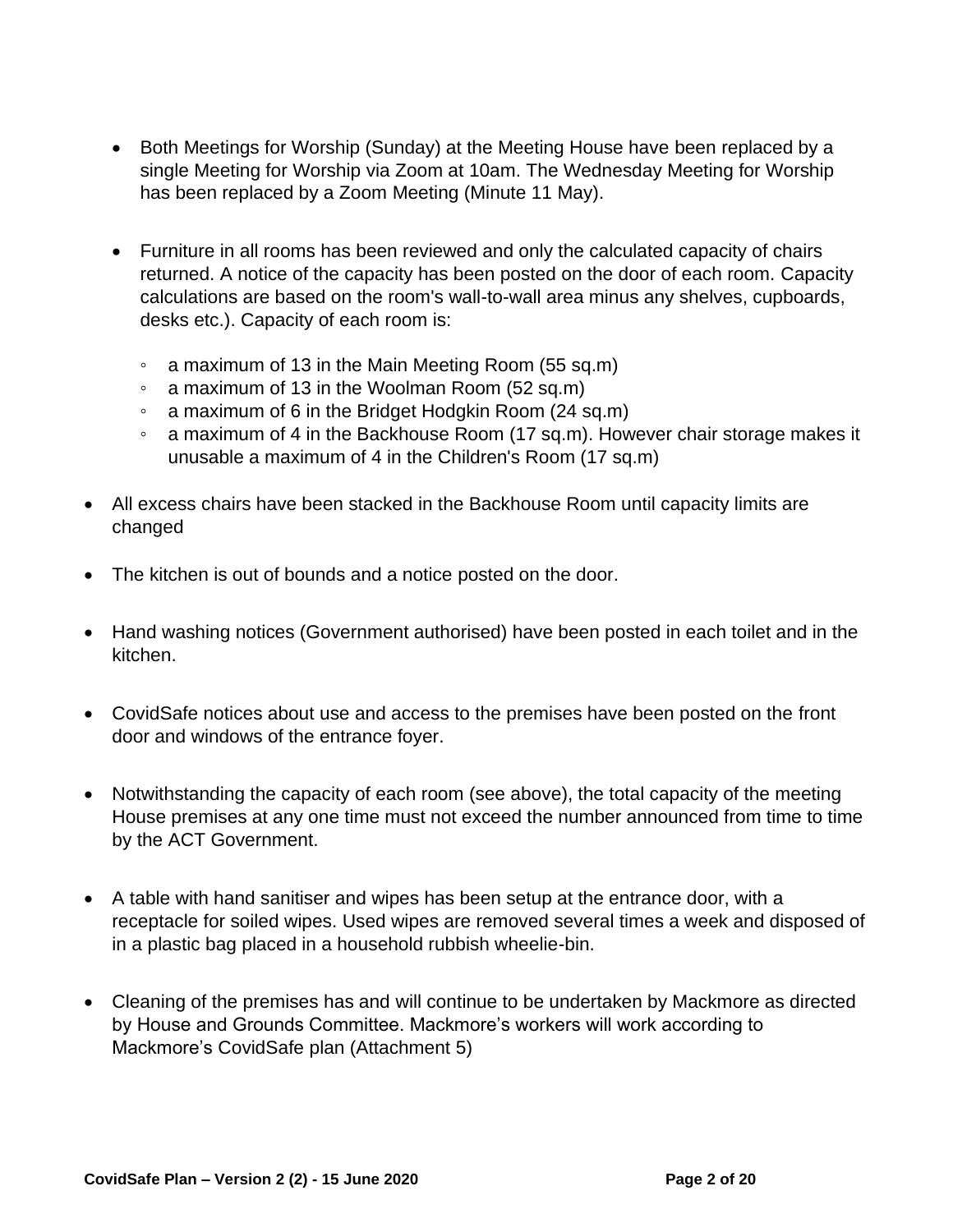# **2. Plan for re-opening**

- The combined Committee group reconsidered use of the Meeting House for Meetings for Worship (Zoom meeting Minute 30 May). It agreed on a gradual and cautious approach to the re-opening of the Meeting House (see Attachment 2).
- The Sunday 9:15am Meeting for Worship can begin meeting in the Meeting House, due to the small number usually in attendance. Public health notices and sanitiser will continue to be placed in appropriate places in the Meeting House. The public health requirements mean that that the first name of each person attending each event with phone number is to be recorded.
- CRM Committees may decide whether they wish to use the Meeting House for their meetings provided that they undertake the required physical distancing (1.5 metres), sanitising measures and implement a record of people attending.
- It is not appropriate to use the Meeting House kitchen due to the extra cleaning required to keep it safe. A notice to this effect will be placed on the kitchen door.
- If Friends would find it helpful to have more face-to-face worship opportunities, they could consider meeting in groups of 5 in homes, which may allow for physical distancing. If needed, Ministry Committee may be able to provide guidance on worship planning.
- The gradual opening and use arrangements were communicated to Friends in the weekly eNotices (2 June ) see Attachment 3.
- These conclusions were adopted by Regional Meeting for Worship for Business (Minute 7 of 31 May) see Attachment 1.

### **3. Plan for on-going use of the Meeting House**

- Opening the Meeting House for the use of hirers commenced in the week 2 June. The first hirer is for Turner School After Care Program (Free Rangers). A notice setting out conditions for use of the premises by hirers consistent with National and ACT CovidSafe plans was sent to Free Rangers and will be sent to each hirer (see Attachment 4 for most recent iteration of this notice).
- We have assumed that each hirer has prepared a CovidSafe plan for their activities. We have asked the Bookings Officer to include this issue when agreeing to a hiring.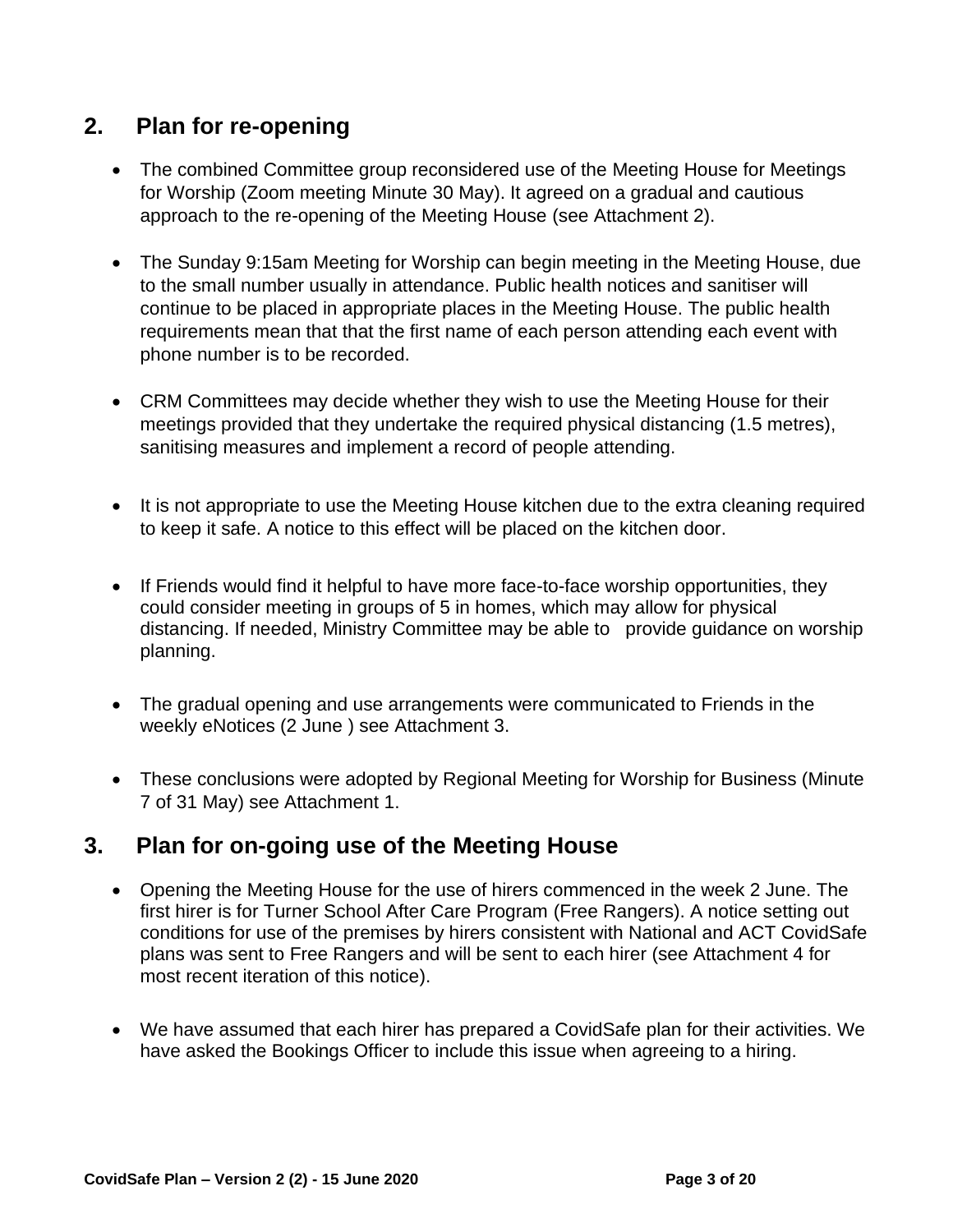- On 12 June the combined Committee reviewed progress with the use and management of the premises and any changed required due to evolving ACT Government CovidSafe plans (see record of discussion at Attachment 2).
- Subsequent to the 12 June meeting, the combined Committee was informed that a new maximum capacity (100 people) for a gathering is to operate from Friday 19 June (see Attachment 6). Notwithstanding this new limit and due to the 4 sq m rule for each room, the calculated capacity of the Meeting House premises remains as currently defined, i.e. 40 people (see Section 1 dot pt 5 above).

### **4. Identifying our risks**

- Our Quaker community comprises many people over 70, some with underlying health conditions.
- Many of our operations are based on trust and cooperation by third parties we have commercial cleaning undertaken once per week by Mackmore and in the intervening period we are emphasising to Committees and hirers that we require them to undertake detailed cleaning of surfaces and to respect the 1.5 distancing requirements. We do not have 'staff' and do not have a caretaker on site when hirers or Quakers use the building. We trust people to record that they attend an activity at the premises (e.g. Committee meeting at the Meeting House) and keep these records for the required period.

# **5. Mitigating the risks**

- Clear communication with both Quakers and hirers (see Attachment 4) about expectations of behavior (not attending if unwell, sanitizing after use of rooms, available equipment for this and where it is located). This information is displayed in the foyer.
- Clear information regarding procedures and who to contact should someone become ill on site. If any person on the premises shows any symptoms of illness they should leave the premises and, call their GP or visit a [Respiratory Assessment Clinic](https://www.covid19.act.gov.au/protecting-yourself-and-others/getting-tested/_recache#Respiratory-Assessment-Clinics-in-the-ACT-are-located-at-) (Weston walk-in Centre and EPIC). Information about this is displayed in the foyer.
- Recording attendance in the Meeting House is required to facilitate contact tracing if this becomes necessary by Government agencies. The leader/convenor/first arrival person is tasked with ensuring that the names and telephone contacts of all people attending are recorded on the sheet provided. It is the responsibility of the hirer or organizer to keep that list for the required period of time (28 days as of 15/6/20).
- Maintaining cleaning and sanitising arrangements for the Meeting House after the deep clean has been completed and between uses.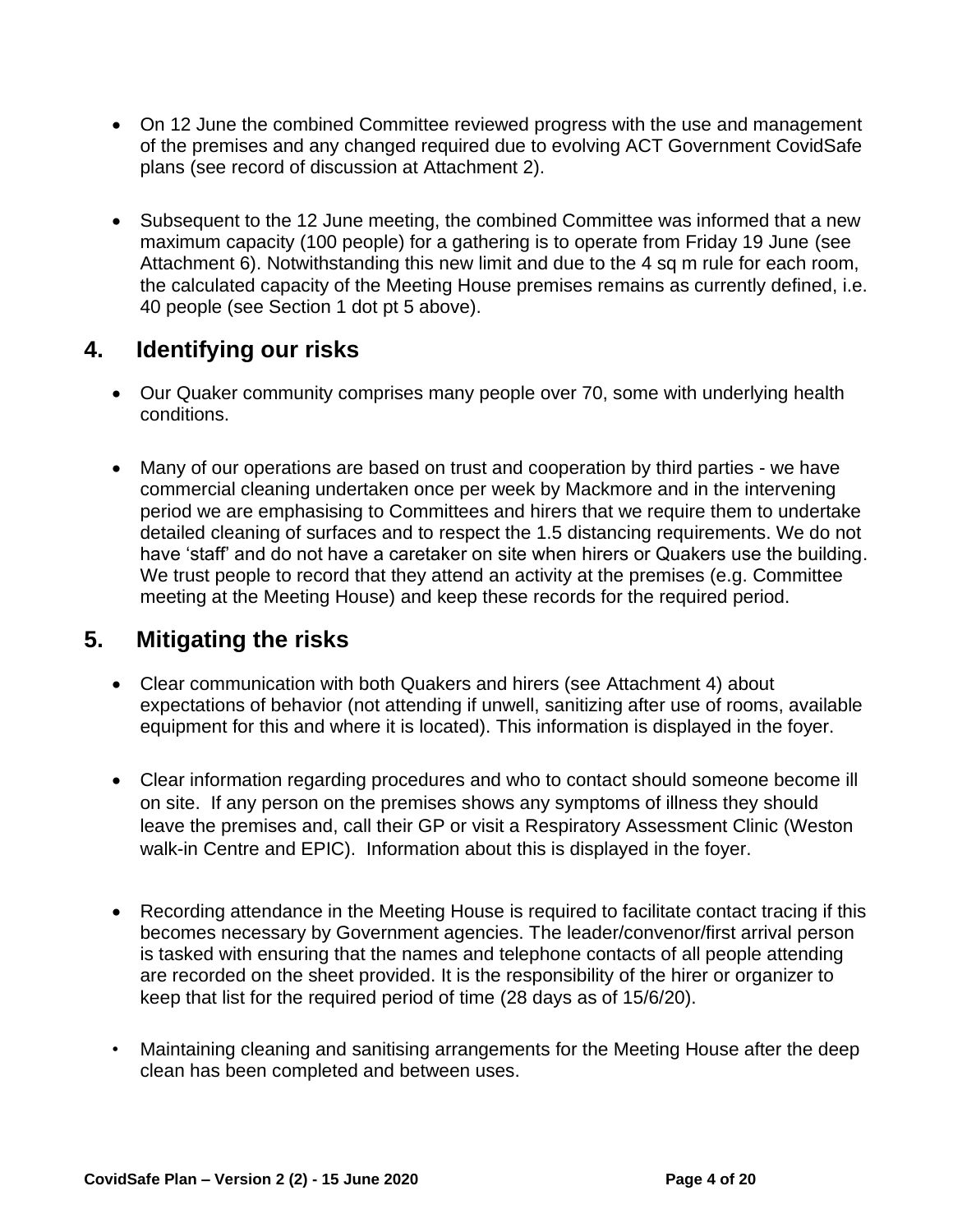# **6. Planned dates for further reopening**

- From the time of finalisation of this CovidSafe Plan (ver 2), additional hirers may use part or all of the Meeting House premises, in accordance with the physical distancing and other conditions described. However, the kitchen remains out-of-bounds until a specific decision to allow its use has been made.
- Considering the Canberra Recovery Plan it appears that it will be some time before we can open the Meeting House to our normal Quaker activities, unless that plan changes. For example 10am Meeting for Worship usually welcomes 30- 40 people. Our room sizes do not permit our normal gatherings with the physical distancing envisaged by the Recovery Plan even after mid–July at least. (https://www.covid19.act.gov.au/\_\_data/assets/pdf\_file/0007/1551778/CV\_Roadmap\_R ecovery-plan\_ease-of-restrictions\_0.4.1.pdf),
- There may, however, be an opportunity to hold concurrent Meetings for Worship within the premises while maintaining the stipulated room capacities. If this is authorized it will be under carefully monitored management to avoid breaching physical distancing in common areas, such as the entrance foyer. It will be the combined Committee that assesses the possibilities, rules and constraints for this.

*[\(See the Attachments Below.](#page-8-0))*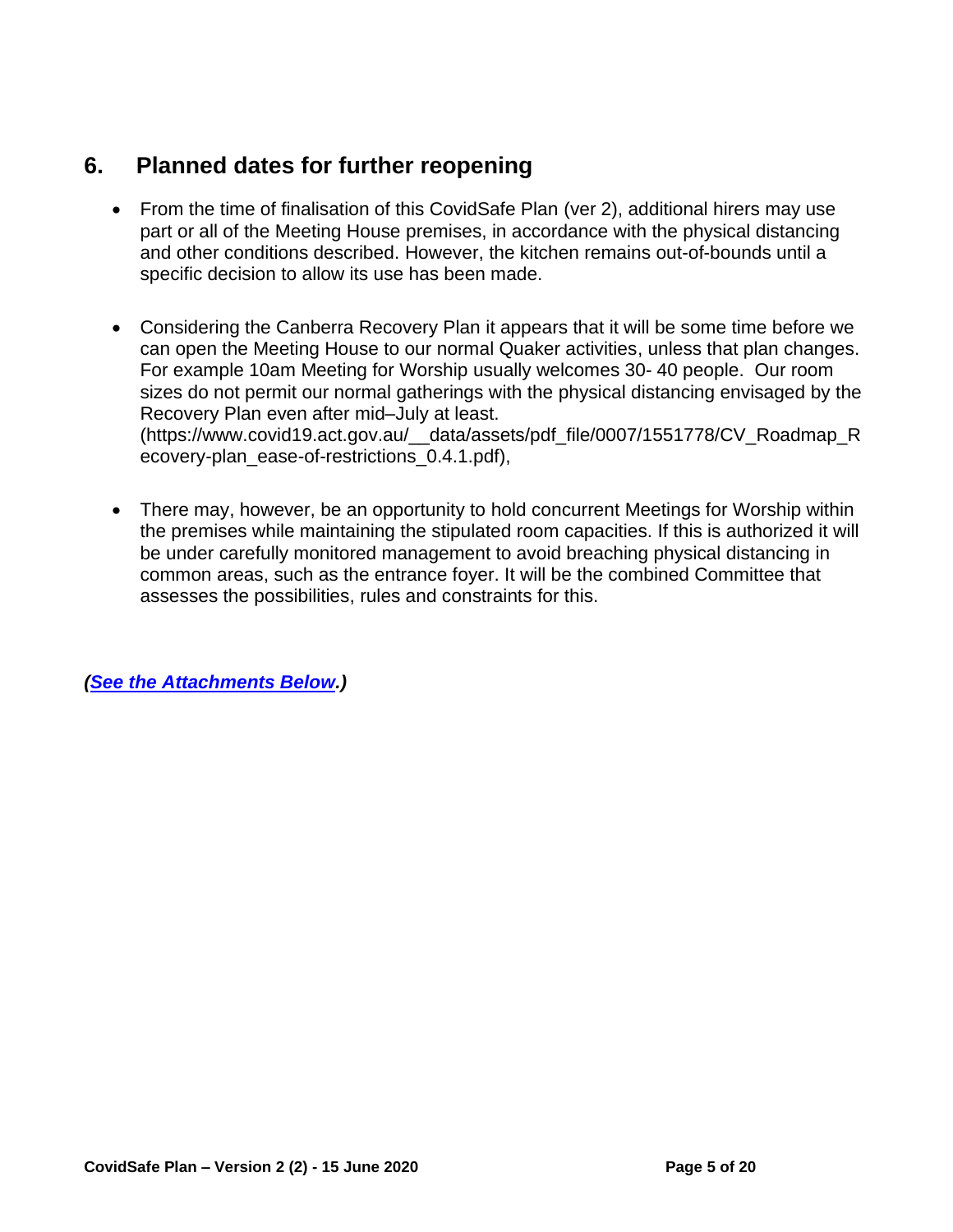# **Regional Meeting Minutes (April 2020)**

#### **13. COVID-19 and closure of Meeting House**

We agree to hold over this item to the next meeting.

#### **15. House and Grounds Committee Plans**

Given the 'closure' of the Meeting House, because of COVD-19, House and Grounds Committee are considering whether it might be possible to undertake three maintenance activities. We thank the House and Grounds Committee for making the most of this opportunity.

#### **15.1 Sanding and re-surfacing the parquet flooring in the Meeting Room**

We agree that the flooring of the Meeting House be reconsidered at a later Business Meeting. The House and Grounds Committee will have the opportunity to look into the possibility and costs of carpeting the Meeting House prior to consideration by the Business Meeting.

#### **15.2 Thorough cleaning of the Meeting House**

We agree to the thorough cleaning of the Meeting House, subject to the receipt of an acceptable quote from our normal cleaners for this extra cleaning and to agreement between the House and Grounds Committee and the Treasurer before proceeding.

#### **15.3 Improving the food cupboard**

We agree to the activity of improving the food cupboard through removing current contents and replacing with uniform containers.

House and Grounds Committee will obtain the agreement of the other organisations using the cupboard via Stephen Hodgkin as Bookings Officer.

# **Regional Meeting Minutes (3 May 2020)**

#### **10. House and Grounds Committee (refers min.15 of 5 April)**

House and Grounds committee have considered Minute 15.1 of 5 April's Meeting for Business (North Canberra Matters) and recommend that Meeting for Worship for Business agree to get the floor sanded and treated while the Meeting House is not being used.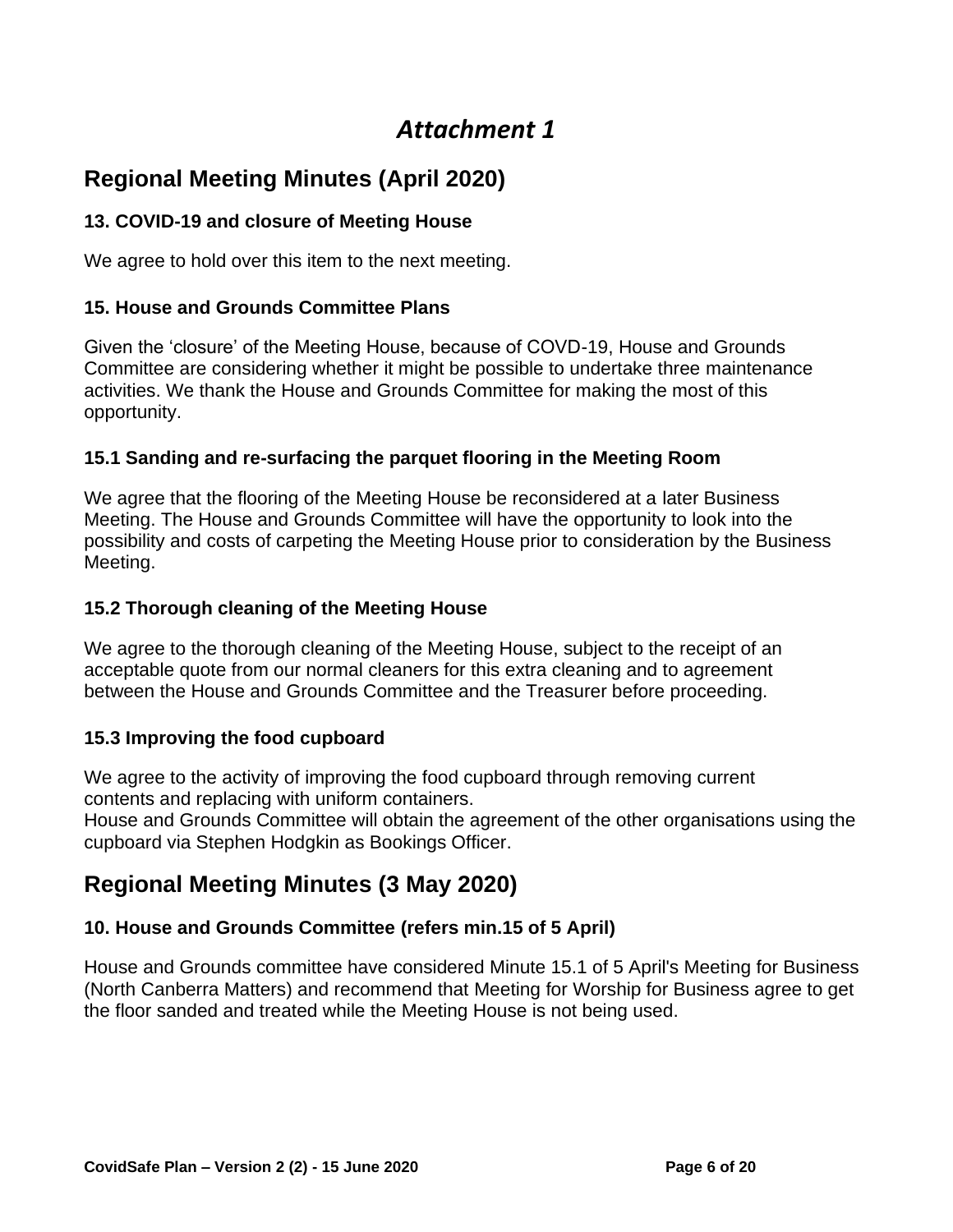While we hear that carpeting may have acoustic and other value, there are disadvantages as well, including access for people in wheelchairs. However we note that now timing is important as we may return to use of the Meeting House in the foreseeable future.

We agree to the recommendation of the House and Grounds Committee that the Meeting House floor be sanded and treated

#### **11. Meeting for Worship (refers min. 13, 5 April).**

The regular Sunday Meetings for Worship at the Meeting House have until now been replaced by a single Meeting for Worship via Zoom at 10am The attendance at these meetings has been between 35 and 40, including some from interstate and overseas. We note that the Wednesday 8am Meeting for Worship will also commence by Zoom from Wednesday 6 May.

We are asked to consider when a decision can be made to resume gatherings at the Meeting House, and if so on what conditions.

We ask the Co-clerks, Ministry Committee, House and Grounds Committee and the Bookings Officer to communicate to discern the time for re-opening of the Meeting House, using the Health Department and Government Guidelines for hygiene and physical distancing. Noting that some people are not able to attend Meeting for Worship at the Meeting House, we ask Ministry Committee to consider what we have learnt from the experience of Friends during the Covid-19 crisis and whether an online meeting may continue in some form.

# **Regional Meeting Minutes (31 May 2020)**

#### **7 Meetings for Worship in our Turner Meeting House (refers min. 11, 3 May).**

The group appointed to consider the way forward (Co-Clerks, representatives from Ministry, House & Grounds, Pastoral Care and Oversight Committees and the Bookings Officer) met on 13 May and considered the restrictions set by the ACT government on the size of gatherings, social distancing requirements, the space available in the Meeting Room, and the ongoing need for cleaning and sanitising. The group believed it would be premature to reopen the Meeting House for worship and hirers. However, small committee meetings could be held there.

We hear that the same group met on 30 May to discuss the further lifting of restrictions which allow 20 people to be in one enclosed space, but observing the same physical distancing. As we do not have time for full discussion today, we agree that the main discernments of this group will be added to these minutes.

These are as follows: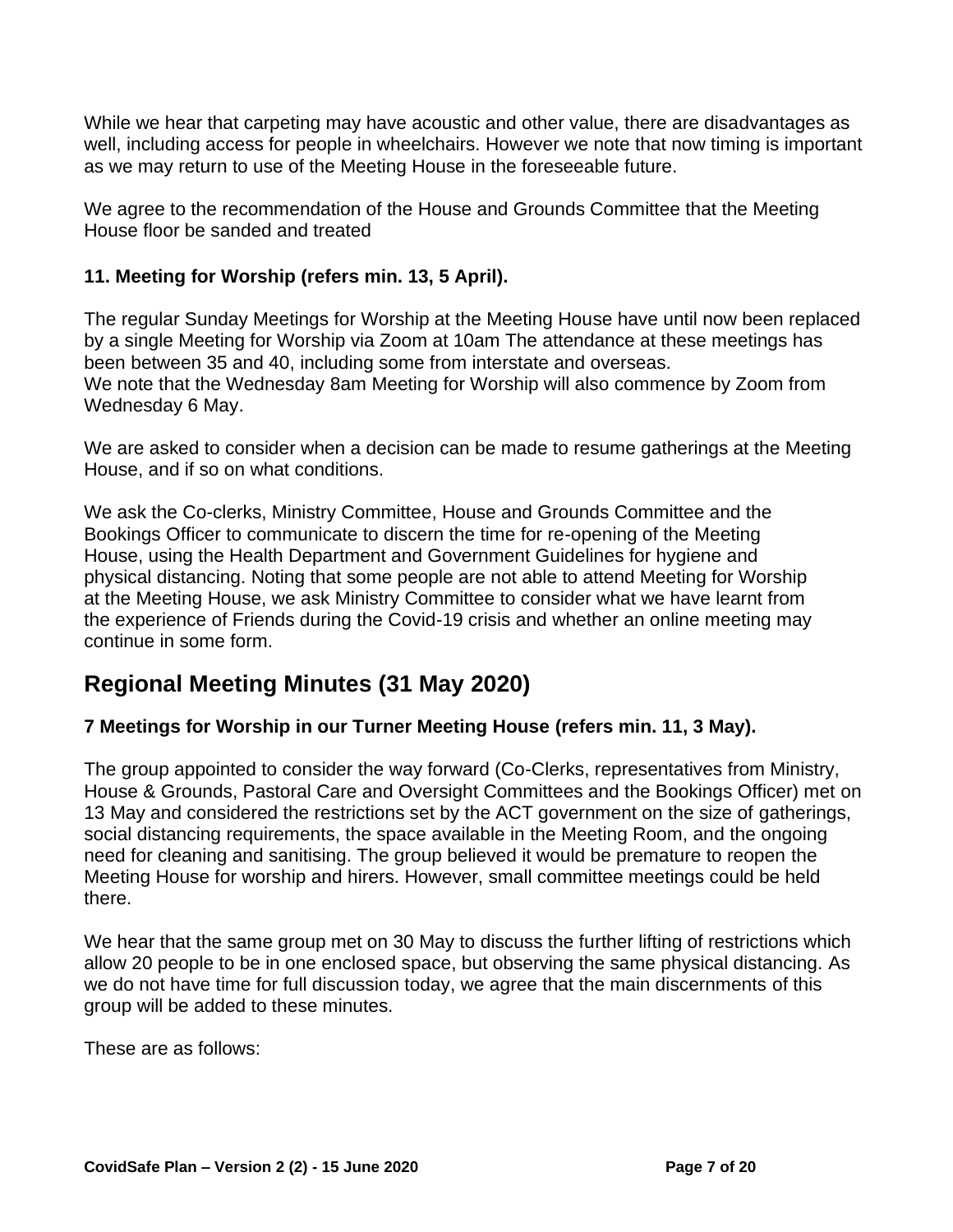- The Sunday 9:15am Meeting for Worship can begin meeting in the Meeting House, due to the small number usually in attendance. Public health notices and sanitiser will be placed in appropriate places in the Meeting House. The public health requirements mean that that the first name of each person attending each event with phone number is to be recorded.
- The 8am Wednesday Meeting for Worship, also a small group, may decide which way they wish to meet.
- Potential hirers will be advised of the number of people each of our rooms can accommodate with physical distancing and of the public health requirements for using our rooms and obtain their agreement to meet these. We will investigate whether we have any further obligations.

In view of the requirements for physical distancing, most of the other conclusions reached on 13 May will remain in place at present:

- The Sunday 10am Meeting for Worship will continue by Zoom.
- CRM Committees may decide whether they wish to use the Meeting House for their meetings and undertake the required physical distancing (1.5 metres), sanitising measures and implementing a record of people attending.
- We do not think it is yet appropriate to use the Meeting House kitchen due to the extra cleaning required to keep it safe.
- We suggest that if Friends would find it helpful to have more face-to-face worship opportunities, they could consider meeting in groups of 5 in homes, which may allow for physical distancing. If needed, Ministry Committee may be able to provide guidance on worship planning.
- When the next stage of lifting of restrictions is announced, the group will meet again to discuss the implications for the re-opening of the Meeting House.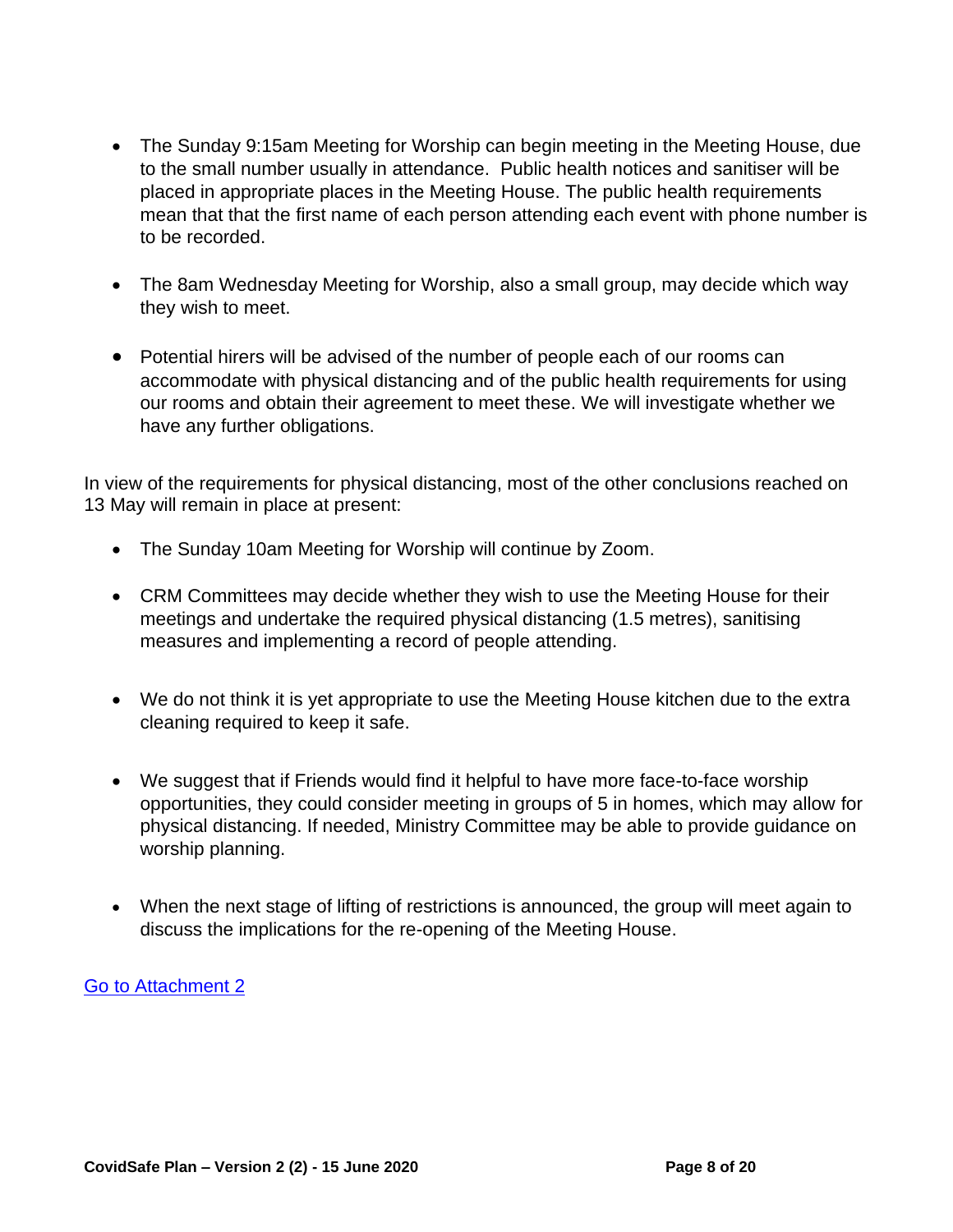### <span id="page-8-0"></span>**Meeting By Zoom Re Planning for Reopening of The Meeting House**

*10am on Saturday 30 May, 2020*

**Present**: Jenny Stokes (Pastoral Care and Oversight), David Shorthouse (House and Grounds), Stephen Hodgkin (Bookings Officer), Wilma Davidson and Susan Rockliff (Ministry Committee), David Purnell and Lorraine Thomson (Co-Clerks)

#### **Background**

Meeting for Worship for Business on 3 May agreed that House and Grounds Committee, Ministry Committee, Bookings Officer and the Co- Clerks meet to discern the time for the reopening of the Meeting House. One meeting was held on 13 May. This is a followup meeting following the further lifting of restrictions

#### **Summary of discussion**

We know many Friends may be missing face to face worship and interaction. At the same time we are aware that Zoom Meetings for Worship may be more accessible for some Friends, including for some with hearing loss, and may enable connections previously not possible. We foresee that going forward there will probably be some combination of Zoom and face to face Meetings for Worship. Right now there are still restrictions in place and we understand that gradually these will lessen depending on Covid -19 developments and responses in ACT. Currently in ACT 20 people are able to be in an enclosed space at a business, home or place of worship with physical distancing.

In order to support the health of the community in general and of Friends, we again agree on a gradual and cautious approach to the re-opening of the Meeting House. We will communicate our discussion to Friends using announcements after Meeting for Worship, eNotices and the Newsletter.

#### We agreed that:

The Sunday 9:15am Meeting for Worship can begin meeting in the Meeting House, due to the small number usually in attendance. Public health notices and sanitiser will be placed in appropriate places in the Meeting House. The public health requirements mean that that the first name of each person attending each event with phone number is to be recorded.

The 8am Wednesday Meeting for Worship may decide which way they wish to meet.

Potential hirers will be advised of the number of people each of our rooms can accommodate with physical distancing and of the public health requirements for using our rooms and obtain their agreement to meet these. We will investigate whether we have any further obligations.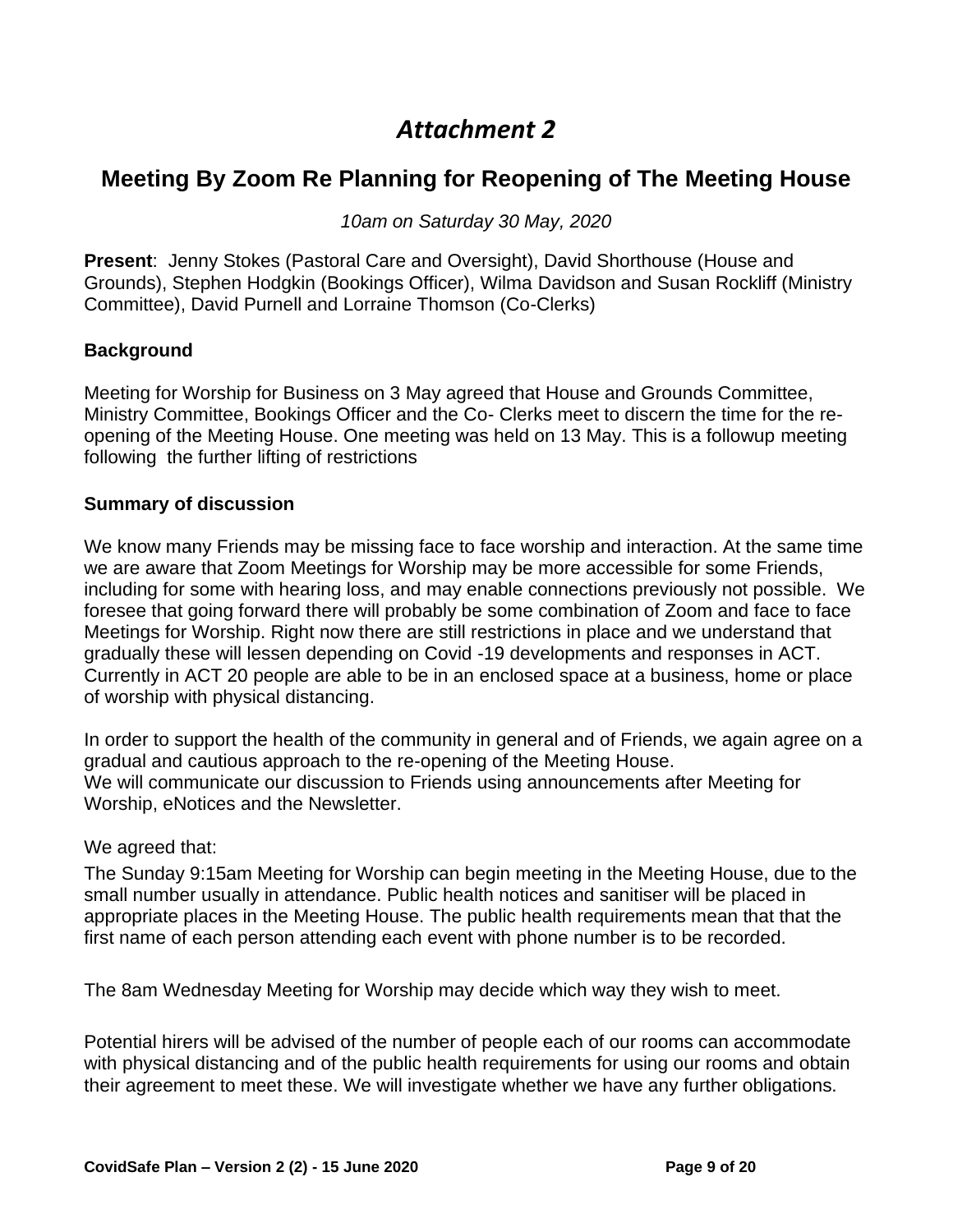In view of the requirements for physical distancing, most of the other conclusions reached on 13 May will remain in place at present:

- CRM Committees may decide whether they wish to use the Meeting House for their meetings and undertake the required physical distancing (1.5 metres), sanitising measures and implementing a record of people attending.
- We do not think it is yet appropriate to use the Meeting House kitchen due to the extra cleaning required to keep it safe.
- We suggest that if Friends would find it helpful to have more face-to-face worship. opportunities, they could consider meeting in groups of 5 in homes, which may allow for physical distancing. If needed, Ministry Committee may be able to provide guidance on worship planning.

When the next stage of lifting of restrictions is announced, the group will meet again to discuss the implications for the re-opening of the Meeting House.

### **RE-OPENING OF TURNER MEETING HOUSE**

#### **Notes on meeting held at 2pm on Friday 12 June 2020 via zoom**

*Present*: Jenny Stokes (PC&O), David Shorthouse (House & Grounds), Stephen Hodgkin (Bookings Officer), Wilma Davidson and Susan Rockliff (Ministry), David Purnell and Lorraine Thomson (Co-Clerks)

The group noted the ACT Recovery Plan and reviewed the changes in government restrictions on numbers of people able to meet in any venue, and the physical distancing policies we have to adopt. Although the overall number that can meet in a gathering is increasing from 20 to 50 and even 100 at the different stages of easing restrictions, the Meeting House spaces impose limitations owing to there being no change in the requirements for physical distancing (i.e. 13 for Main room, 13 for Woolman Room, 6 for Bridget Hodgkin room, and 4 for Backhouse room and 4 for children's room).

Attendance at the early Sunday meeting for worship (9.15 to 9.45am) remains small but may increase, and this can be accommodated by using the Woolman Room if necessary. The E-Notices will make this clear. Ministry Committee will consider whether it may be appropriate to use more than one space on a more regular basis for such gatherings. Different access points may be needed if meeting times overlap or are parallel, to avoid crowding in the foyer. Committees will continue to be able to decide whether to meet face-to-face using the number restrictions, sanitizing and distancing provisions.

For the time being, the 10am Meeting for Worship will continue via zoom. We are aware that technical support for any other arrangements (e.g. a mix of face-to-face and zoom) will not be available before the on-line Yearly Meeting is over (10 July).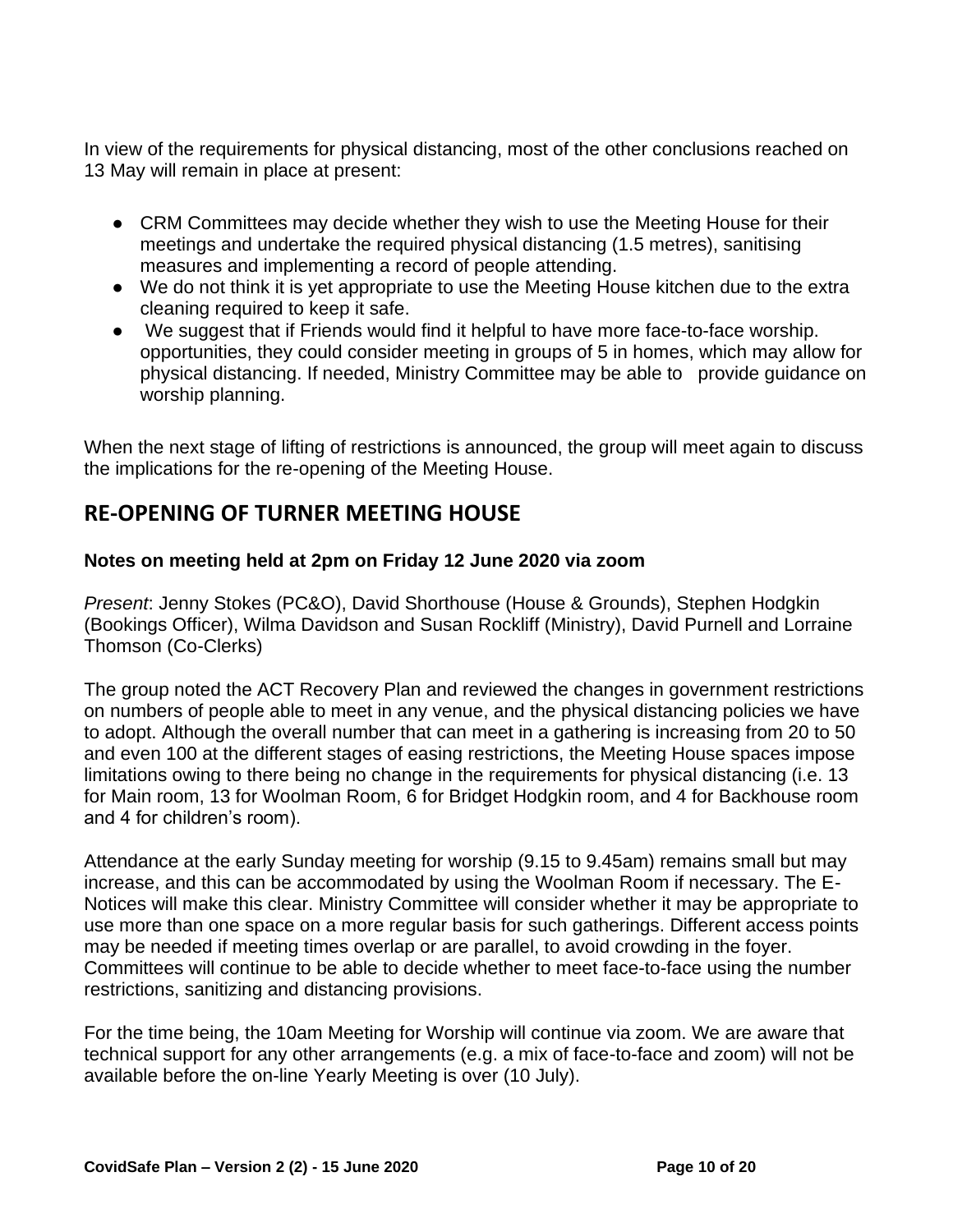We became aware after our last meeting that we are expected to have a COVIDSafe Plan using an agreed template and approved by CRM. Accordingly, a draft has been prepared by David Shorthouse and Stephen Hodgkin, in consultation with others. We approve this with a few amendments to go to CRM for confirmation. We agree to ask CRM to authorize this group to make amendments as needed from time to time, and report them to CRM when appropriate.

We agree to allow hirers to use the Meeting House subject to not using the kitchen. We note that the Free Rangers are already using the children's room and observing the hygiene and distancing requirements. We ask the Bookings officer to ensure that the hirers have their own COVIDSafe Plan before using the Meeting House.

In relation to record-keeping, we agree that David Shorthouse will provide spare sheets of paper at the Meeting House to enable any group using it to write names of all attending, along with contact details not already available. Hirers (as well as Quakers) will be invited to use these sheets and to take responsibility for keeping them so as to allow for contact tracing should it be needed. Lorraine will check whether there is a statutory time they must be kept.

The meeting closed in silence at 2.45pm.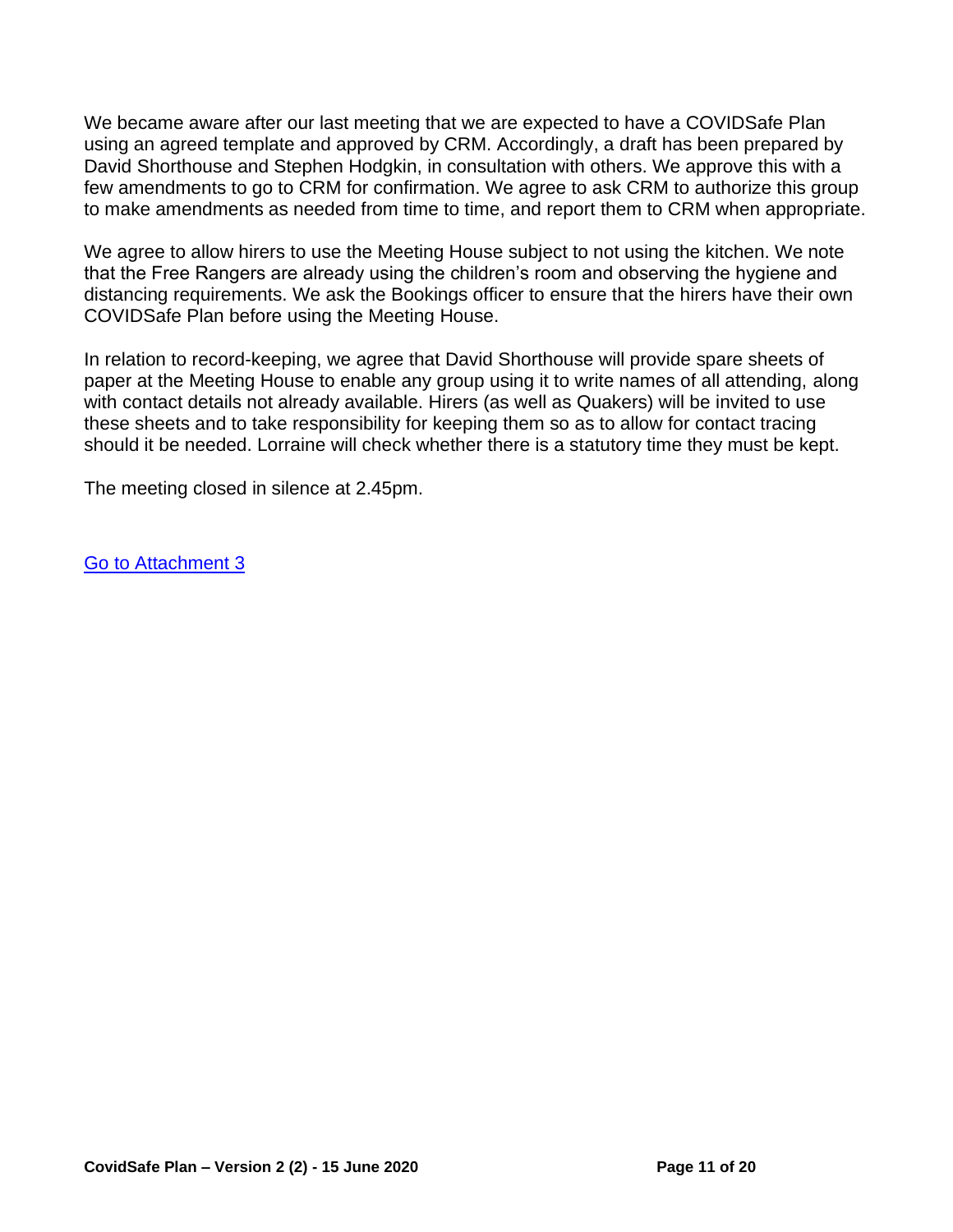<span id="page-11-0"></span>Extract from eNotices date 2 June 2020

#### **1. The Sunday Early Morning Meeting for Worship at 9:15am will recommence.**

It is usually a smallish group and would fit in the Meeting Room which can accommodate 13 people utilising the required physical distancing. David Shorthouse is the contact person for this Meeting for Worship: [djshorthouse@apex.net.au](file:///C:/Users/Lorraine/Downloads/djshorthouse@apex.net.au)

Hand sanitiser and public health information is available.

We respectfully ask Friends to follow the public health advice to maintain physical distancing and not to meet with others physically if you have any symptoms of infection.

#### 2. **The 10am Meeting for Worship will continue by Zoom.**

**3.** In view of the requirements for physical distancing, the other conclusions reached on 13 May will remain in place at present:

- CRM Committees may decide whether they wish to use the Meeting House for their meetings and undertake the required physical distancing (4 square metres), sanitising measures and **now a record of people attending**.
- We do not think it is yet appropriate to use the Meeting House kitchen due to the extra cleaning required to keep it safe.
- We suggest that if Friends would find it helpful to have more face-to-face worship opportunities, they could consider meeting in groups of 5 in homes, which may allow for physical distancing. If needed, Ministry Committee may be able to provide guidance on worship planning.
- When the next stage of lifting of restrictions is announced, the group will meet again to discuss the implications for the re-opening of the Meeting House.

**4.** The most up to date information about public health restrictions in the Australian Capital Territory can be found at

[https://www.covid19.act.gov.au/faqs/faqs-changes-to-restrictions.](https://www.covid19.act.gov.au/faqs/faqs-changes-to-restrictions)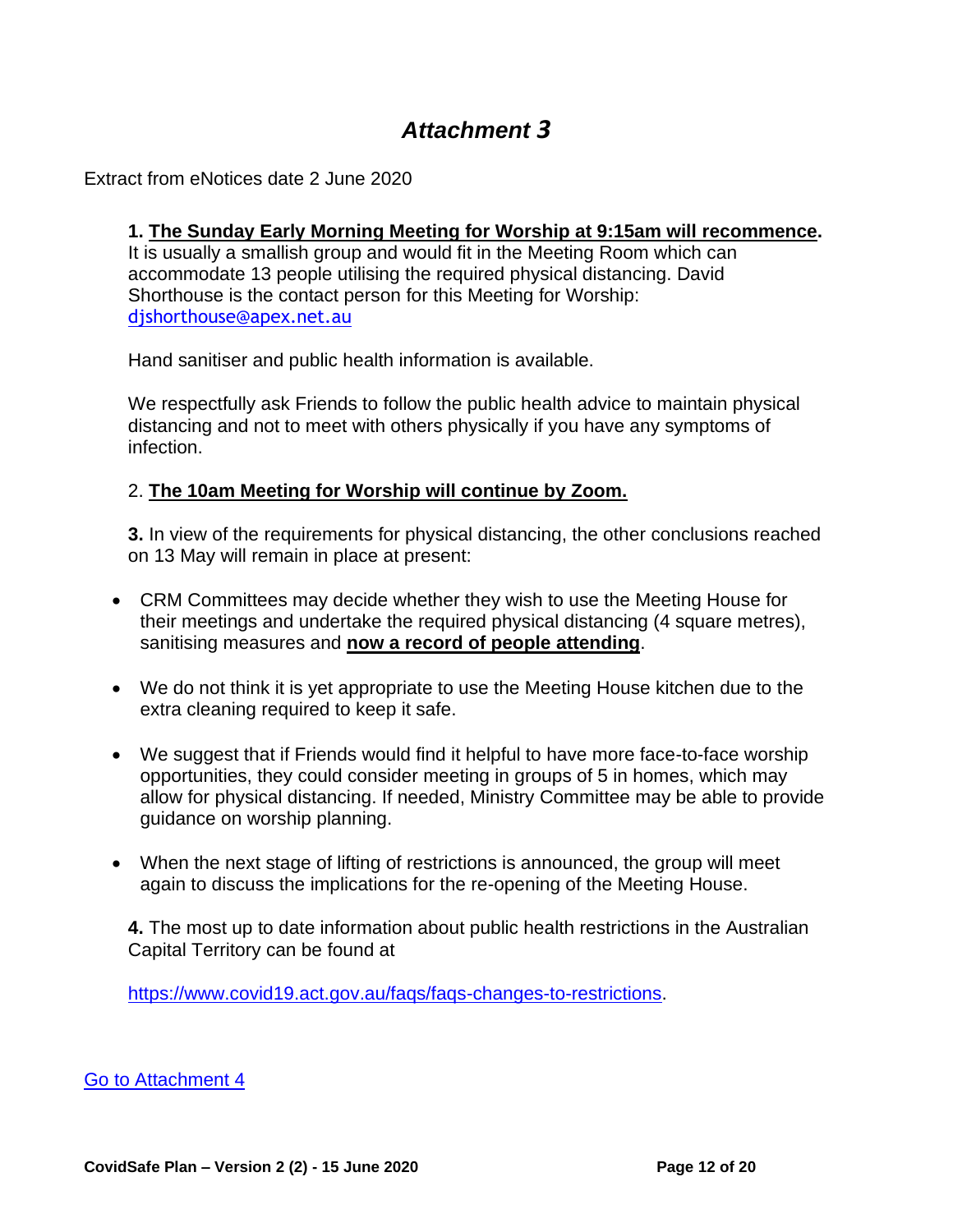<span id="page-12-0"></span>To those who use the Friends Meeting House -- or who have used it and may choose to use it again --

As you may know, because of the COVID-19 virus we felt in mid-March that we had to close the Meeting House to users, both Quaker and non-Quaker.

We're now feeling able to offer the Meeting House to users again -- subject to conditions intended to minimise the risk of catching the virus, and to enable tracing if the virus does get transmitted.

For groups in the Meeting House, these conditions are:

- CovidSafe plan: you must assure us that your group has one before you can use the Meeting House.
- do your best to keep people 1.5 metres apart (in the UK they're saying "six feet apart or six feet under"). The official rules state that a room can hold one person per 4 square metres. This means you can have:
	- $\circ$  a maximum of 13 in the Main Meeting Room (55 sq.m)
	- $\circ$  a maximum of 13 in the Woolman Room (52 sq.m)
	- $\circ$  a maximum of 6 in the Bridget Hodgkin Room (24 sq.m)
	- $\circ$  a maximum of 4 in the Children's Room (17 sq.m)
	- o normally, a maximum of 4 in the Backhouse Room (17 sq.m). HOWEVER it's currently full of chairs so is unusable

*(each area above is the room's wall-to-wall area minus any shelves, cupboards, desks etc.)*

From noon on Friday 19 June, the regulations are changing so that up to 100 people can be on one premises (indoor and outdoor).

The distancing needs mean that that our building can't have that many: our maximum will rise to 36 (40 minus the 4 in the Backhouse Room).

More would be OK if people are willing to stay outdoors, but I think few if any of our users will take advantage of that.

- insist that if someone doesn't feel well, they don't come to your meeting
- record who comes each time (for contact tracing purposes). We'll be providing A4 sheets for your convenience: on one of these you can record the name of your group, the date and time of your meeting. Below that there'll be columns where everyone who comes should write their first name & phone number (unless you know it). We strongly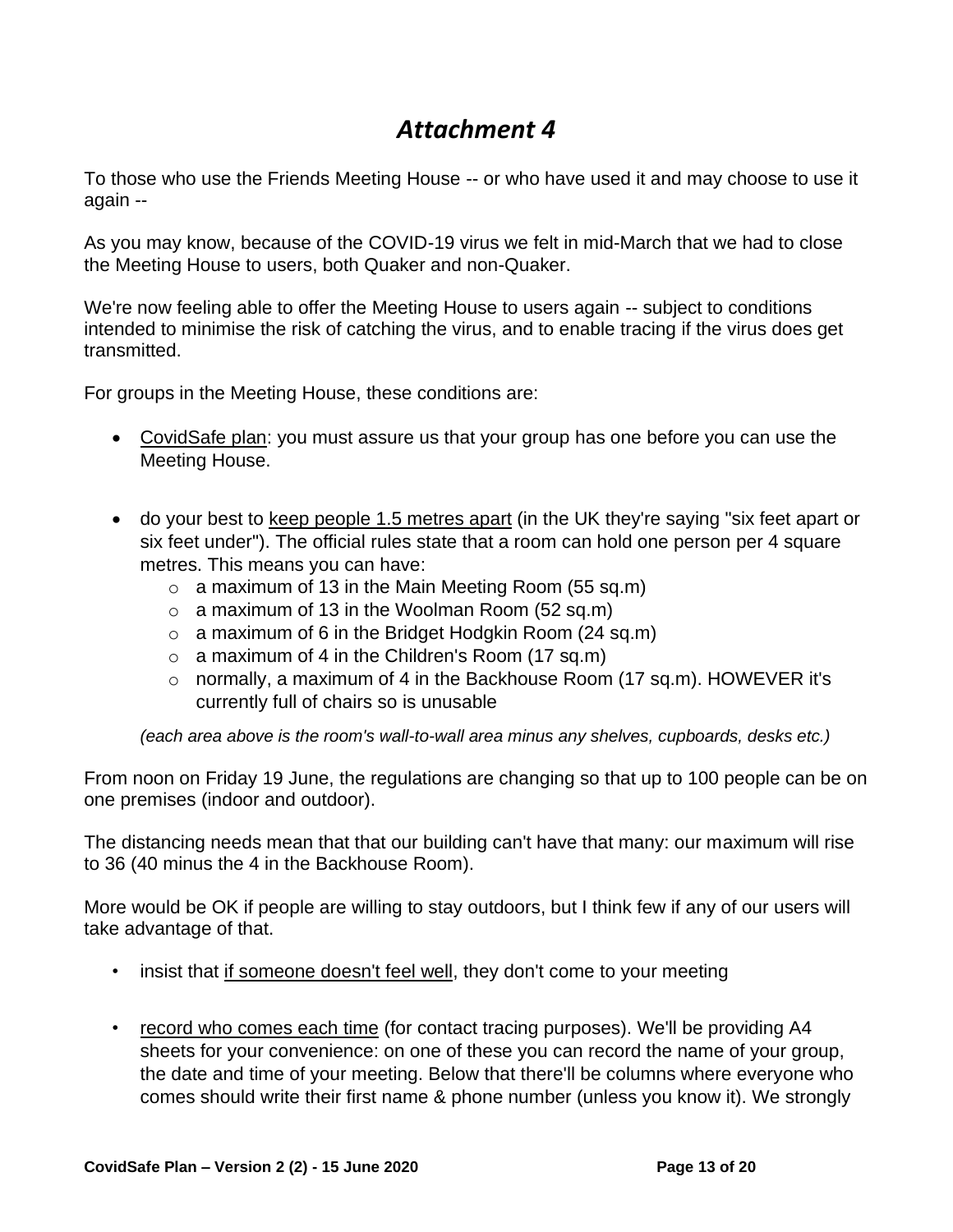suggest you hold onto that sheet until all possibility of virus transmission in that meeting is gone.

- be careful while entering and leaving; firmly remind people to keep their distance. As Bookings Officer I'll make sure that if two groups want to meet at the same time (in different rooms, of course), their start times and end times are at least 15 minutes apart. This should help ensure that people don't mix in the foyer.
- the kitchen is out of bounds, for now. We don't feel confident that every user will go to the trouble of before-and-after sanitising of jugs, cups, handles, cutlery etc. I know this'll be disappointing, but that's how it is, for everyone's sake.
- use hand sanitiser on your hands. You should find this on a small table just inside the front door.
- before leaving, use the wipes you'll find on a table in the foyer to sanitise everything which your group has touched, including:
	- door handles
	- switches for lights, for power
	- air-conditioner controllers (in the Woolman Room)
	- taps in the toilets
	- seats (especially the spots where one'd lift one's seat in order to move)
- Put used wipes in the metal pedal bin next to the front door or better still, take them away for disposal

One more point, unrelated to the virus, for users of the hexagonal Meeting Room:

- We have resurfaced the floor and cleaned the walls. Please help maintain its condition; in particular, don't use any Blu Tack or similar on the walls, as this leaves residue that is very difficult to remove from a wall's rough surface.
- After all that -- If your group will abide by these conditions and would like to start meeting again in the Meeting House, welcome! Send me an email -- and of course, include any questions you have.

In friendship,

Stephen (Hodgkin) Canberra Quakers Bookings Officer 0421 348 378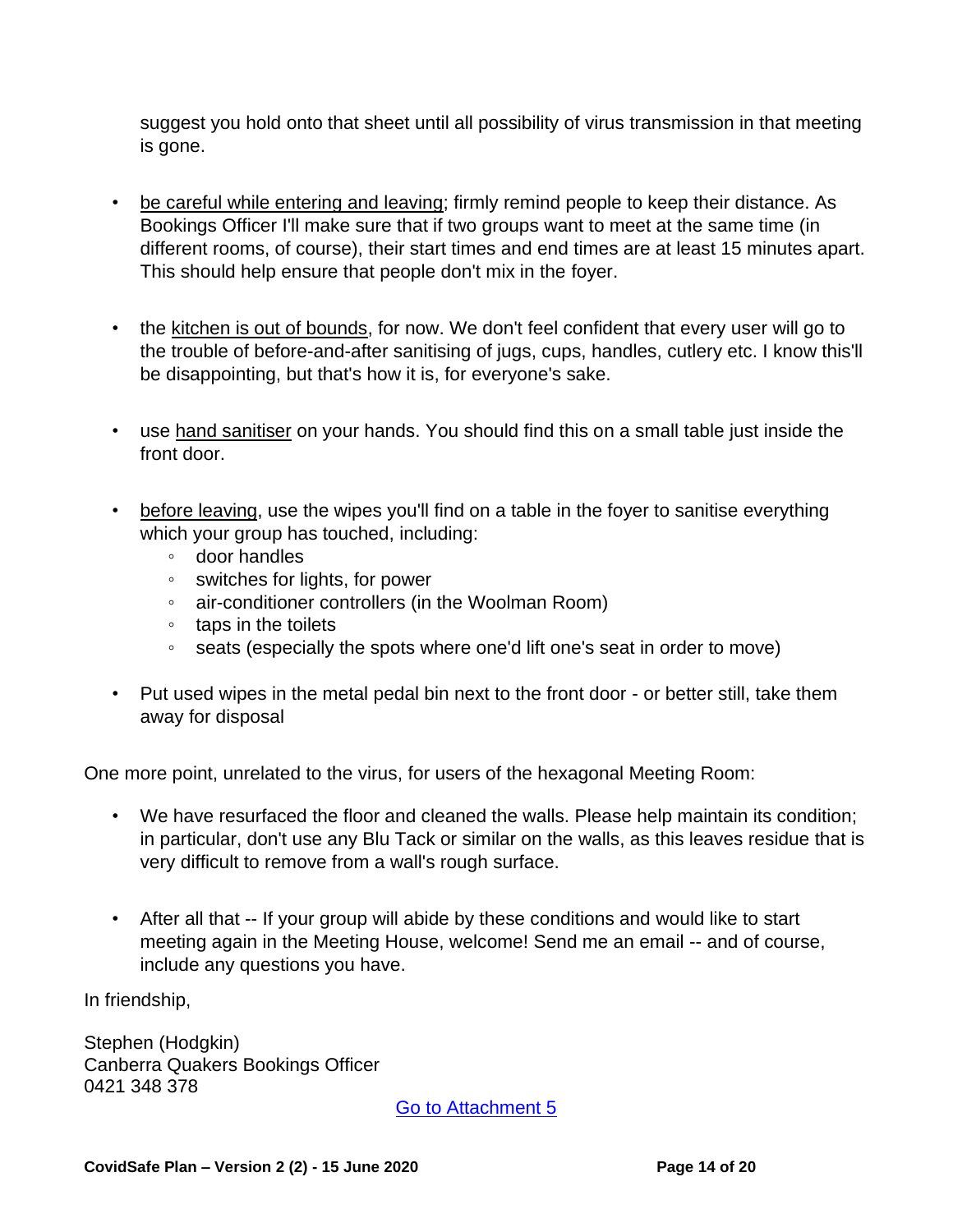# <span id="page-14-0"></span>**Copy of Preparedness and Actions Plan**

Obtained from Mackmore (James Anderson) contracted to undertake regular cleaning of Friends Meeting House (Turner)

Mackmore's accompanying email included: "I've attached a preparedness plan we did in March should we need to respond to a COVID-19 event, this was put in place for our childcare facility clients, which is the bulk of our work, all staff clean with detergent, or a 2 in 1 detergent & disinfectant solution. Since then, there's been much developed by safe work Australia to assist work places and businesses with good information related to COVID-19.

Most of our clients receive daily cleaning services, even so, it is on them to maintain good hygiene practices between cleans."



PO BOX 3239 BELCONNEN DC ACT 2617 Mobile: 0410481342 james@mackmore.com.au liz@mackmore.com.au [www.mackmore.com.au](http://www.mackmore.com.au/)

# **Coronavirus (COVID-19)**

#### **Preparedness and Actions (last updated 20 March 2020)**

#### **Background**

Coronavirus disease (COVID-19) is an infectious disease caused by a new virus that had not been previously identified in humans. The virus causes respiratory illness (like the flu) with symptoms such as a cough, fever and in more severe cases, pneumonia. You can protect yourself by washing your hands frequently and avoiding touching your face.' The new coronavirus spreads primarily through contact with an infected person when they cough or sneeze, or through droplets of saliva or discharge from the nose.

#### **Employee Information**

#### **Risk groups**

- Some people who are infected may not get sick at all; others will get mild symptoms from which they will recover easily. A small percentage of people who are infected may become very ill and need to be hospitalised.
- Because this is such a new virus, very little is known about why some get sick while others do not, and in whom there is a greater or lesser risk of serious infection.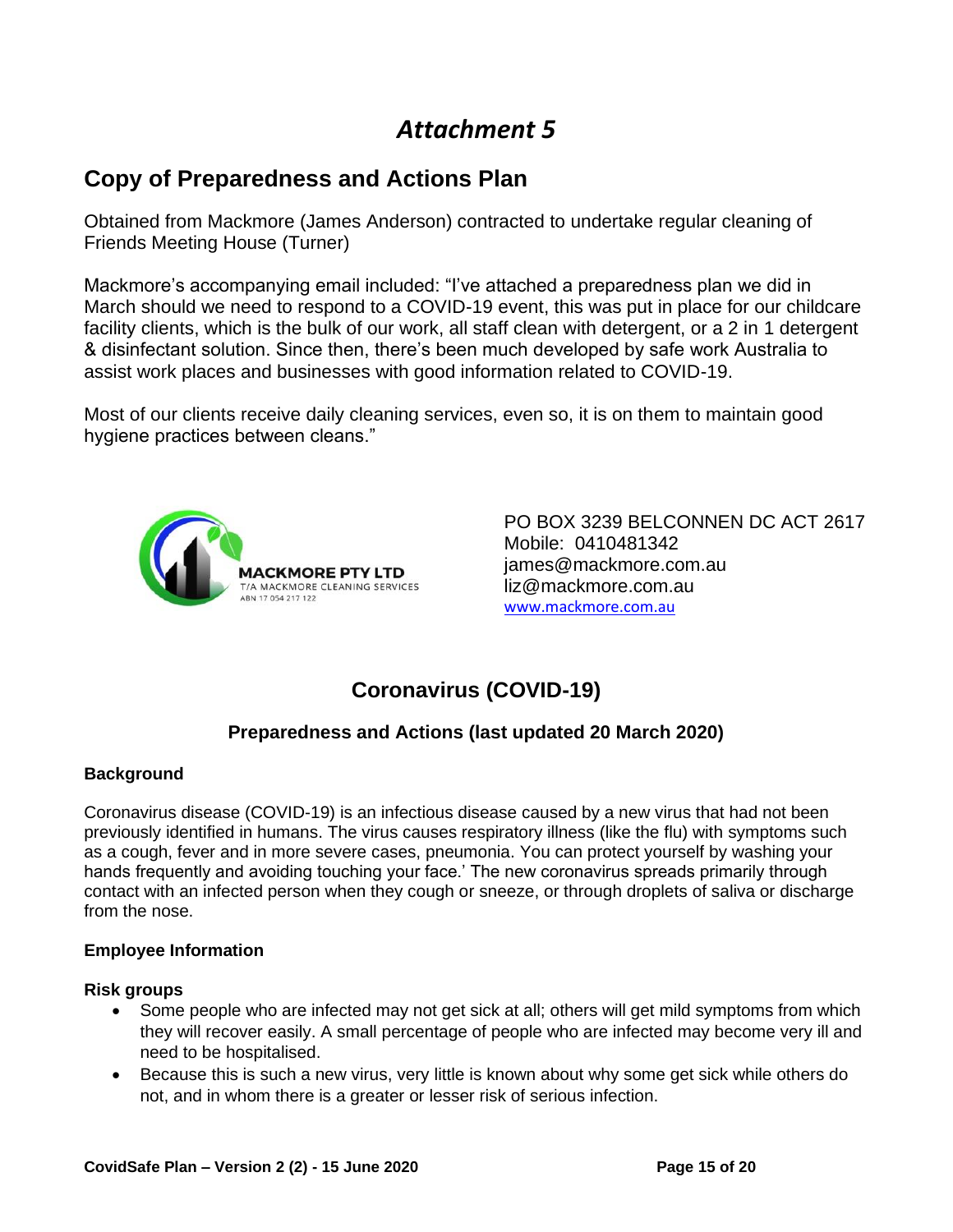• People with compromised immune systems, the very old and young and those with diagnosed heart and lung conditions appear to be most at risk of developing complications if they are infected.

#### **Risk reduction measures for cleaning staff while on site:**

- Clean hands frequently with alcohol-based hand rub or soap and water.
- Thoroughly wash hands on arrival at the centre and again before leaving using soap and water.
- Always use gloves when cleaning.
- Cover your mouth and nose when coughing and sneezing with a tissue, or cough into your elbow, dispose of the tissue into a bin and then wash your hands afterwards. Wash your hands regularly, after using the washroom facilities and before eating.
- Avoid close contact (1 metre or 3 feet) with anyone with cold or flu-like symptoms.
- If you have been in [close contact](http://health.act.gov.au/sites/default/files/2020-03/COVID-19%20Information%20for%20Close%20Contacts_06032020.pdf) (F2F for at least 15 minutes or in a closed space for at least 2 hours) with a person who has been confirmed with COVID-19, you must quarantine yourself for 14 days after your last contact with that person.

#### **Signs and Symptoms**

If you are experiencing any of the following symptoms, seek immediate professional medical advice; inform Mackmore Cleaning Services (MCS); and DO NOT ATTEND WORK. Doctor's clearance will be required before returning to work.

- Runny nose
- Sore throat
- Cough
- Fever
- Difficulty breathing

#### **Site Cleaning Information**

The length of time that COVID-19 survives on inanimate surfaces will vary depending on factors such as the amount of contaminated body fluid – respiratory droplets – present and environmental temperature and humidity. In general, COVID-19 is unlikely to survive for long once droplets produced by coughing or sneezing dry out.

#### **Routine Environmental Cleaning**

The centre/site day to day routine cleaning will be increased at client/site request to assist in reduction measures.

#### **Cleaning solutions**

MCS uses soapy water solution, sanitizers and disinfectants, and may use bleach on request from clients in recommended dilution rate for facilities and centres.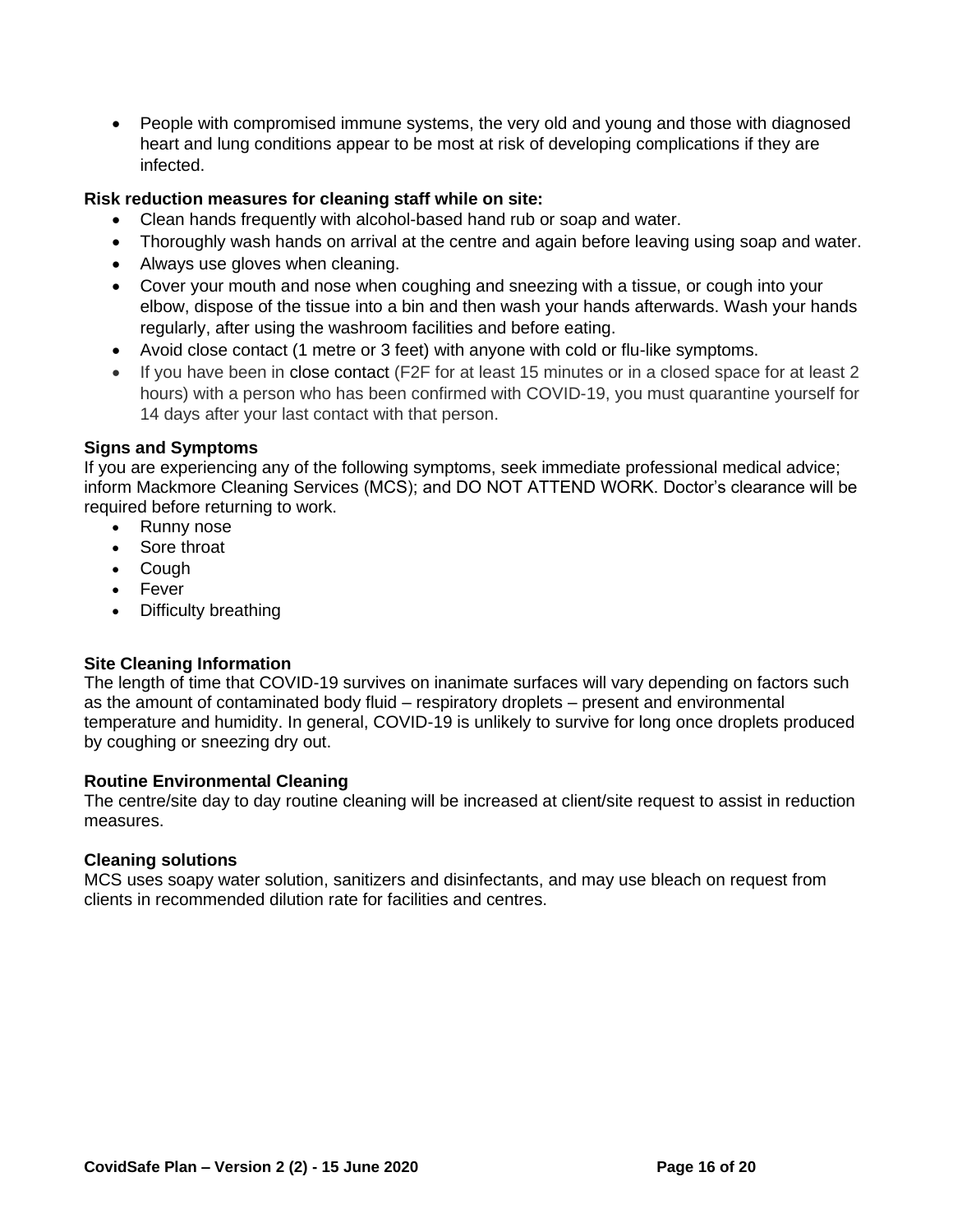# **Heightened Concern Due to possible COVID-19 (not confirmed**

| <b>Item</b>                   | <b>Action</b>                                                                                                                                                                                                                                                                                                                             | <b>Responsibility</b> |
|-------------------------------|-------------------------------------------------------------------------------------------------------------------------------------------------------------------------------------------------------------------------------------------------------------------------------------------------------------------------------------------|-----------------------|
| Notification and consultation | Client manager informs MCS<br>$\bullet$<br>and provides all relevant<br>information.<br>Insurers to be advised.<br>$\bullet$<br>Depending on insurers<br>$\bullet$<br>advice MCS will either use:<br><b>Existing cleaning</b><br>$\circ$<br>staff if covered by<br>their insurers or<br>Contractors with<br>$\circ$<br>appropriate cover. | Client/MCS            |
| Cleaning requirements         | Identification of cleaning<br>required relevant to<br>information available<br>includes discussion around<br>access and ongoing centre<br>operations.                                                                                                                                                                                     | Client/MCS            |
| Cleaning service preparation  | Confirm safe access to site for<br>cleaning staff.                                                                                                                                                                                                                                                                                        | <b>MCS</b>            |
| Cleaning service delivered    | As per requirements.                                                                                                                                                                                                                                                                                                                      | <b>MCS</b>            |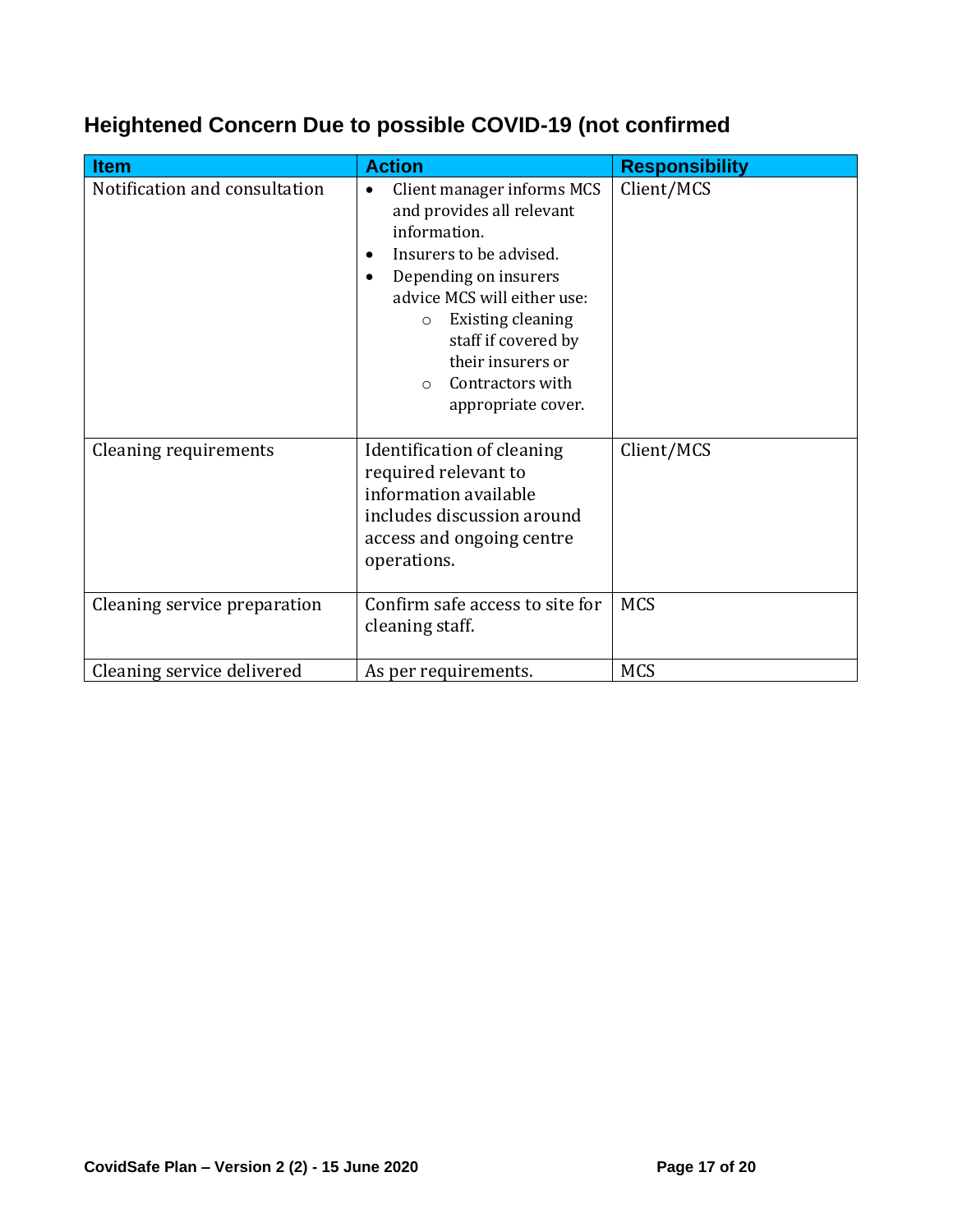# **Confirmed COVID-19 Site**

| <b>Item</b>                                   | <b>Action</b>                                                                                                                                                                                                                                                                                                                       | <b>Responsibility</b> |
|-----------------------------------------------|-------------------------------------------------------------------------------------------------------------------------------------------------------------------------------------------------------------------------------------------------------------------------------------------------------------------------------------|-----------------------|
| Notification and consultation                 | Client manager informs MCS<br>$\bullet$<br>and provides all relevant<br>information.<br>Insurers to be advised.<br>$\bullet$<br>Depending on insurers advise<br>$\bullet$<br>MCS will either use:<br>Existing cleaning staff if<br>$\circ$<br>covered by their<br>insurers or<br>Contractors with<br>$\Omega$<br>appropriate cover. | Client/MCS            |
| Cleaning requirements                         | Identification of cleaning<br>required relevant to<br>information available includes<br>discussion around access and<br>ongoing centre operations.                                                                                                                                                                                  | Client/MCS            |
| Decontamination cleaning<br>preliminary steps | Advise the following:<br>For WHS reason no access to<br>centre while decontamination<br>is occurring, allowing up to<br>48hrs (dependent on site and<br>size) before access to centre.<br>Acquire cleaning equipment<br>$\bullet$<br>and PPE.                                                                                       | <b>MCS</b>            |
| Decontamination cleaning                      | Following recommended<br>$\bullet$<br>procedures from Department<br>of Health including where<br>available and applicable use<br>fogging equipment to disperse<br>appropriate disinfectants.                                                                                                                                        | <b>MCS</b>            |
| Hand back of centre                           | Notifies centre manager to advise<br>access to site                                                                                                                                                                                                                                                                                 | <b>MCS</b>            |
| Cleaning post decontamination                 | Regular cleaning schedule and<br>actions resume.                                                                                                                                                                                                                                                                                    | <b>MCS</b>            |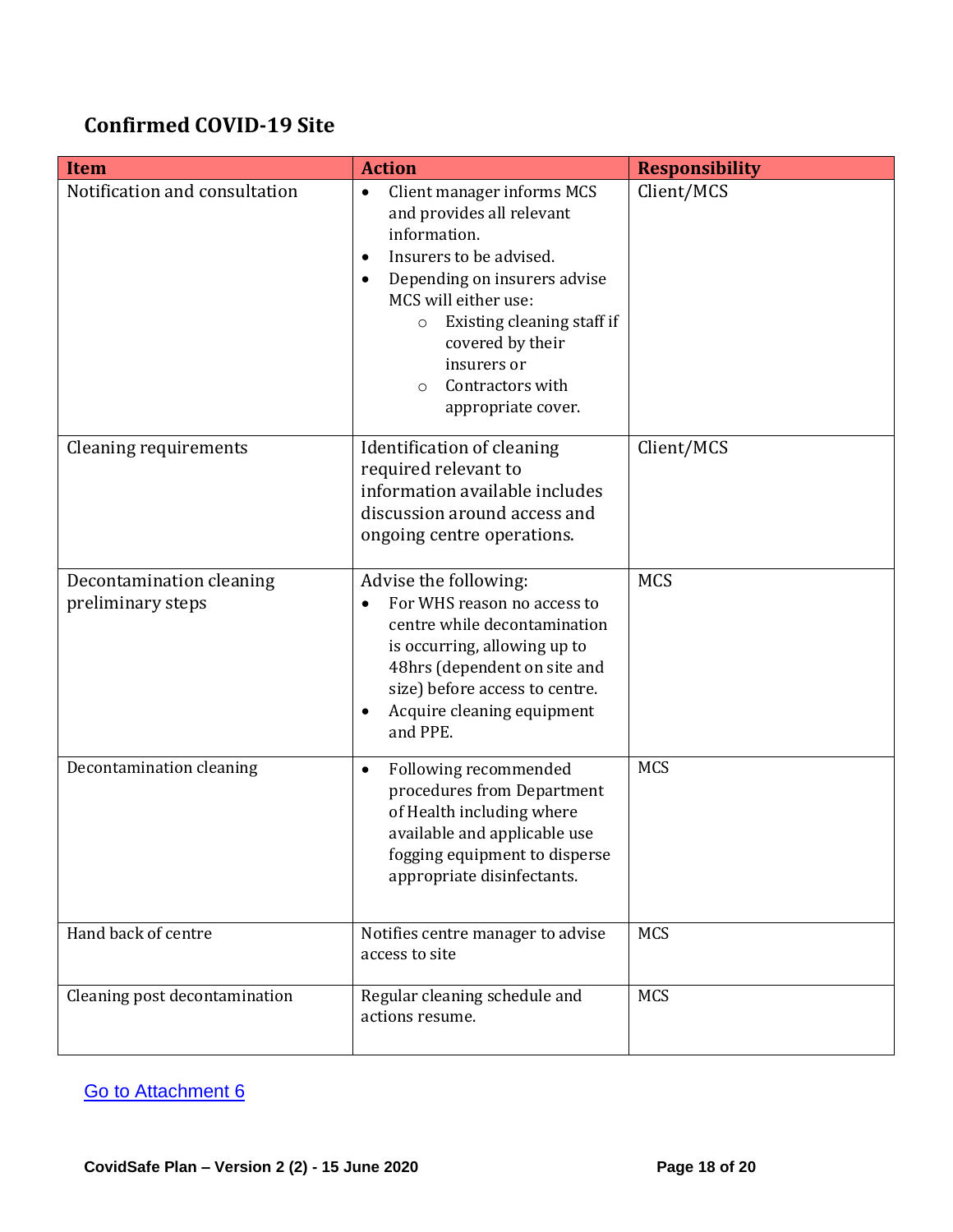### <span id="page-18-0"></span>**Dear Proprietor and Industry Partners**

#### **Easing of COVID-19 restrictions to commence 12 noon 19 June 2020**

Due to the strong support of and proactive compliance with the Public Health Directions to date by business and our community there will be a further easing of COVID-19 restrictions.

The purpose of this email is to provide you with initial information on what business can expect to see outlined in the next Public Health Direction to support forward planning. Today the ACT Government and ACT Chief Health Officer announced that in-line with Step 2.2 of [Canberra's Recovery Plan,](https://www.covid19.act.gov.au/resources/canberra-recovery-plan) as of **12 noon on Friday 19 June**, the following changes will come into effect:

- There will no longer be a limit on household visitation.
- All public gatherings (except for the hospitality sector) will be set at one person per 4 square metres for each indoor and outdoor space, up to a maximum of 100 people (including staff, trainers and spectators).
- For the hospitality sector (cafes, restaurants, bars, pubs and clubs) gatherings will be set at 100 patrons for each indoor or outdoor space, or one person per 4 square metres, whichever is lesser. This limit excludes staff.
- Bars, pubs and clubs will be able to serve patrons alcohol in groups of up to 10 patrons per booking or table without serving a meal. Patrons are to be seated.
- Full-contact training for sport, dance and martial arts is now allowed, as is circuit training.
- The following can **open**, observing the one person per 4 square metre rule for up to 100 people (including staff) per indoor or outdoor space:
	- Cinemas and movie theatres,
	- Indoor amusement centres, arcades, outdoor and indoor play centres; and
	- Betting agencies such as Tabcorp, but not gaming machines.
- Further **ease of measures**, observing the one person per 4 square metre rule for up to 100 people (including staff) per indoor or outdoor space for:
	- Gyms, health clubs, fitness or wellness centres, yoga, barre, pilates and spin facilities, boot camps and personal training,
	- Swimming pools,
	- Community sport and organised sporting activities,
	- Outdoor amusements and attractions,
	- Dance classes,
	- Choirs, bands and orchestras,
	- Weddings and funerals,
	- Personal services (beauty and nail salons, tattoo and body modification, tanning, waxing, spa and massage parlours),
	- Community and youth centres,